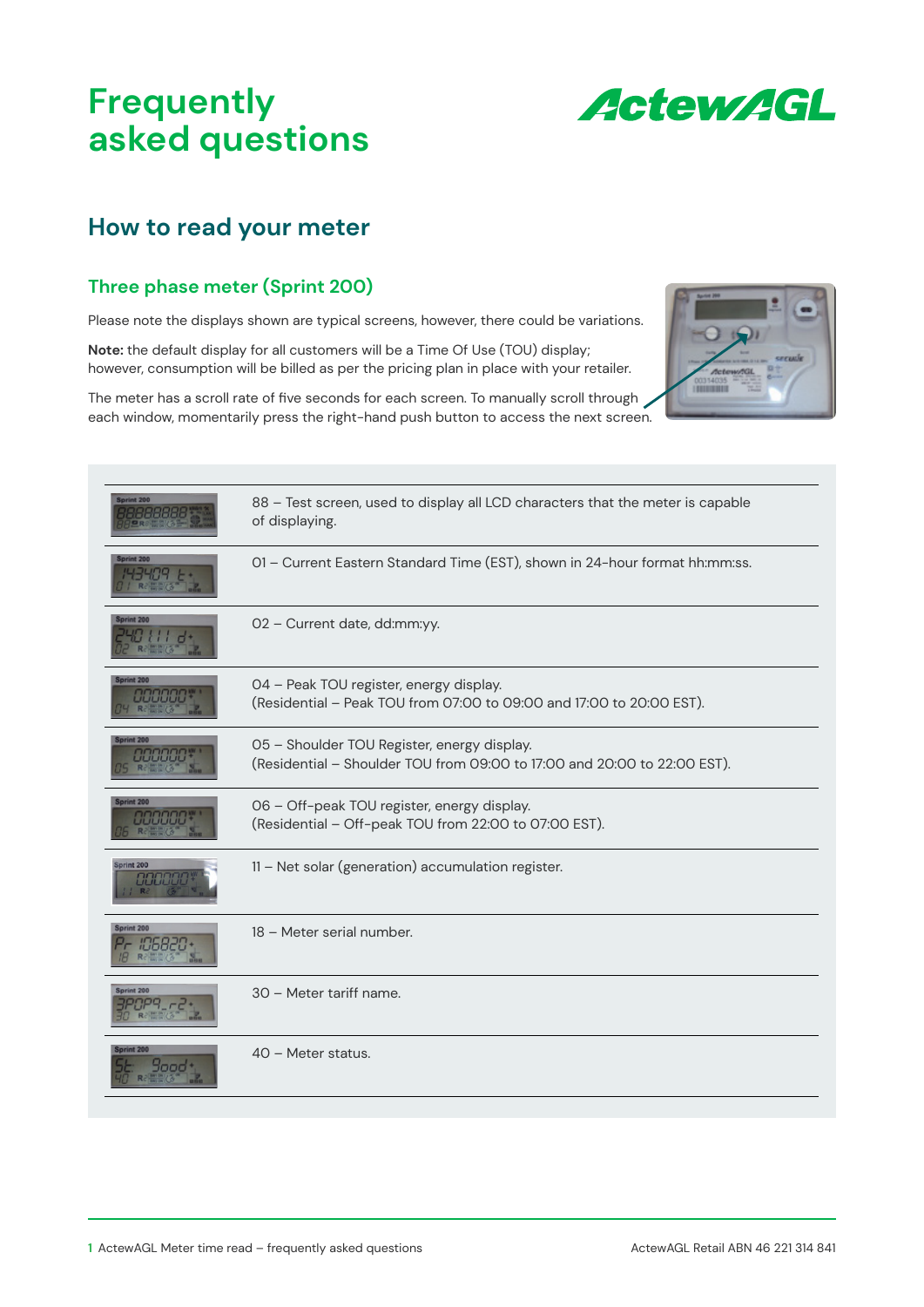### **Single phase single element meter (green push buttons)**

Please note the displays shown are typical screens, however, there could be variations.

**Note:** the default display for all customers will be a Time Of Use (TOU) display; however consumption will be billed as per the pricing plan in place with your retailer.

The meter has a scroll rate of five seconds for each screen. To manually scroll through each window, momentarily press the right-hand push button to access the next screen.



|     | 88 - Test screen, used to display all LCD characters that the meter is capable<br>of displaying.                        |
|-----|-------------------------------------------------------------------------------------------------------------------------|
|     | 01 - Current Eastern Standard Time (EST), shown in 24-hour format hh:mm:ss.                                             |
|     | 02 - Current date, dd:mm:yy.                                                                                            |
|     | 04 - Peak TOU register, energy display.<br>(Residential - Peak TOU from 07:00 to 09:00 and 17:00 to 20:00 EST).         |
|     | 05 - Shoulder TOU register, energy display.<br>(Residential - Shoulder TOU from 09:00 to 17:00 and 20:00 to 22:00 EST). |
|     | 06 - Off-peak TOU register, energy display.<br>(Residential - Off-peak TOU from 22:00 to 07:00 EST).                    |
|     | 11 - Net solar (generation) accumulation register.                                                                      |
|     | 18 - Meter serial number.                                                                                               |
|     | 30 - Meter tariff name.                                                                                                 |
| 000 | 40 - Meter status.                                                                                                      |
|     |                                                                                                                         |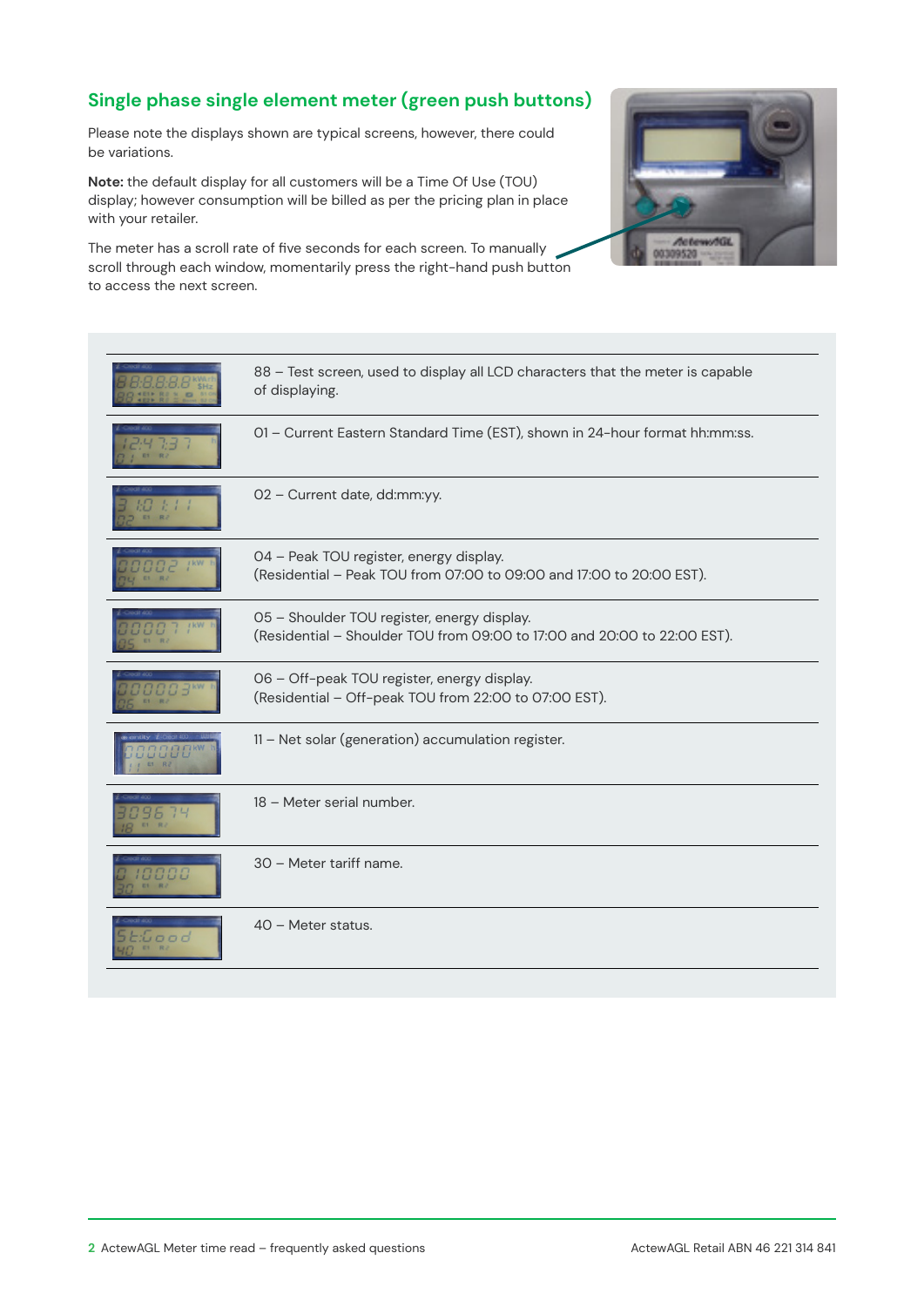#### **Single phase twin element meter (blue push buttons)**

Please note the displays shown are typical screens, however, there could be variations.

**Note:** the default display for all customers will be a Time Of Use (TOU) display; however, consumption will be billed as per the pricing plan in place with your retailer.



The meter has a scroll rate of five seconds for each screen. To manually scroll through each window, momentarily press the right-hand push button to access the next screen. In some cases this button will activate the boost function for controlled loads (such as storage hot water) if the button is pressed for five seconds. Boost mode switches on controlled load devices outside of programmed off-peak operation times.

|      | 88 - Test screen, used to display all LCD characters that the meter is capable<br>of displaying.                                          |
|------|-------------------------------------------------------------------------------------------------------------------------------------------|
|      | 01 - Current Eastern Standard Time (EST), Shown in 24-hour format hh:mm:ss.                                                               |
|      | 02 - Current date, dd:mm:yy.                                                                                                              |
|      | 04 - Peak TOU register, energy display.<br>(Residential - Peak TOU from 07:00 to 09:00 and 17:00 to 20:00 EST).                           |
|      | 05 - Shoulder TOU register energy display.<br>(Residential - Shoulder TOU from 09:00 to 17:00 and 20:00 to 22:00 EST).                    |
|      | 06 - Off-peak TOU register energy display.<br>(Residential - Off-peak TOU from 22:00 to 07:00 EST).                                       |
|      | 07 - Off-peak accumulation energy register or solar accumulation register.                                                                |
|      | 11 - Net solar (generation) accumulation register.                                                                                        |
|      | 13 - Off-peak control time on.<br>These have up to two on switching times, which will not be displayed if a solar<br>program is selected. |
|      | 13 - Off-peak control time off.<br>These have up to two off switching times, which will not be displayed if solar program<br>is selected. |
|      | 13 - Off-peak control time on.<br>These have up to two on switching times, which will not be displayed if solar program<br>is selected.   |
|      | 13 - Off-peak control time off.<br>These have up to two off switching times, which will not be displayed if solar program<br>is selected. |
| 51 O | 18 - Meter serial number.                                                                                                                 |
|      | 30 - Meter tariff name.                                                                                                                   |
| ,,,, | 40 - Meter status.                                                                                                                        |